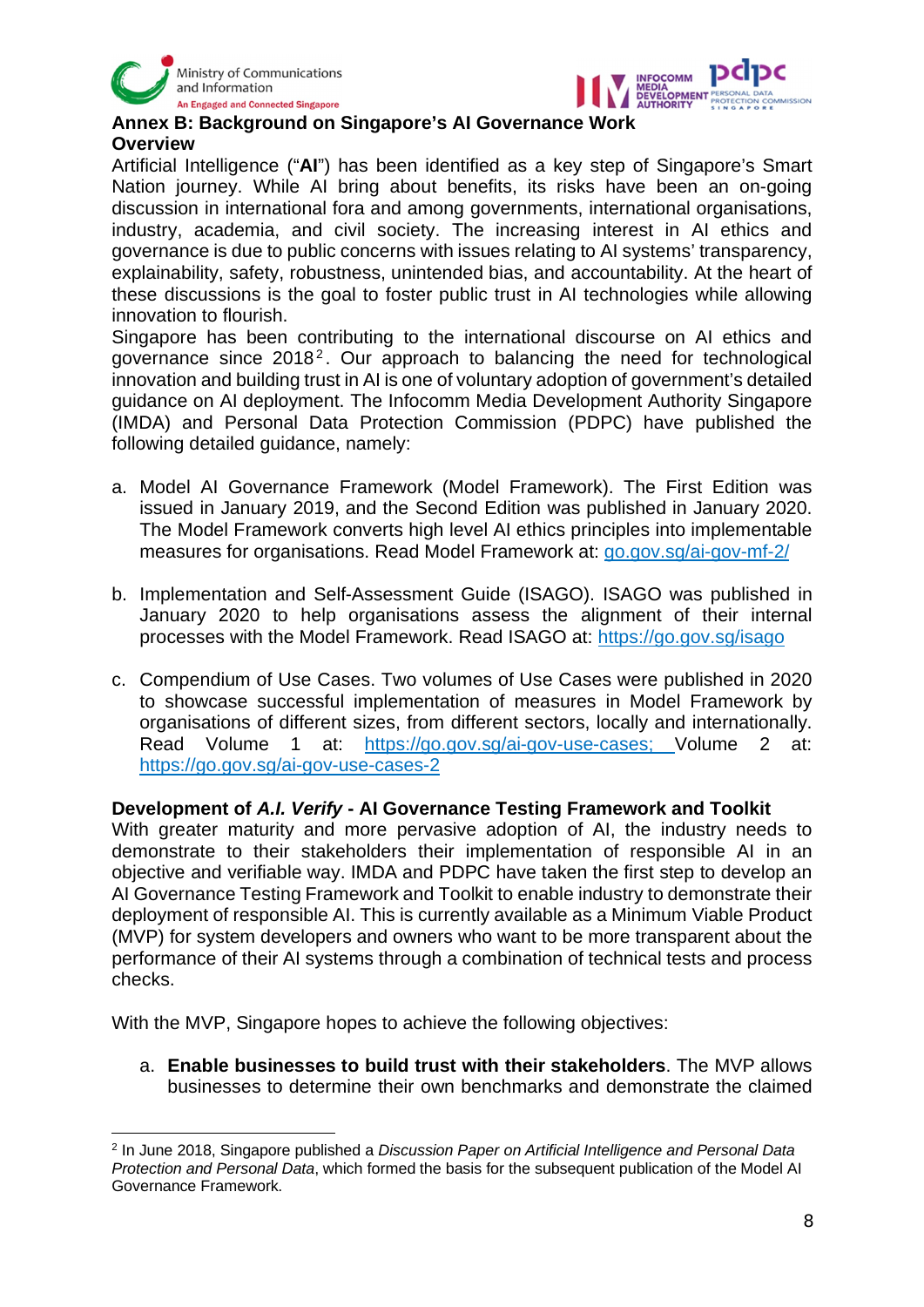



performance of their AI systems to their stakeholders, thereby enhancing stakeholders' trust in the AI systems.

- b. **Facilitate interoperability of AI governance frameworks**. The MVP addresses common principles of trustworthy AI and can potentially help businesses bridge different AI governance frameworks and regulations. IMDA is working with regulators and standards organisations to map the MVP to established AI frameworks. This helps businesses that offer AI-enabled products and services in multiple markets.
- c. **Contribute to development of international standards on AI**. Singapore participates as a member in ISO/IEC JTC1/SC 42 on Artificial Intelligence. Through industry adoption of the MVP, Singapore aims to work with AI system owners/developers globally to collate industry practices and build benchmarks that can help develop international standards on AI governance.

In developing the AI Governance Testing Framework and Toolkit, IMDA aligned it with internationally accepted AI ethics principles, guidelines, and frameworks, such as those from the EU and OECD. Countries are generally coalescing around 11 key AI ethics principles, grouped into 5 pillars (See Figure 1). The 11 principles are transparency, explainability, repeatability/reproducibility, safety, security, robustness, fairness (i.e., mitigation of unintended discrimination), data governance, accountability, human agency & oversight, and inclusive growth, societal & environmental well-being. For a start, an initial set of 8 principles were selected for the MVP based on the following practical considerations:

- a. At least one principle chosen from each of the 5 pillars for comprehensiveness;
- b. Availability of open-source tools or established methodologies that can be packaged and used to carry out testing against chosen principles; and
- c. Leverage existing testing and certification regimes and efforts, i.e., cybersecurity and data governance and not reinventing the wheel.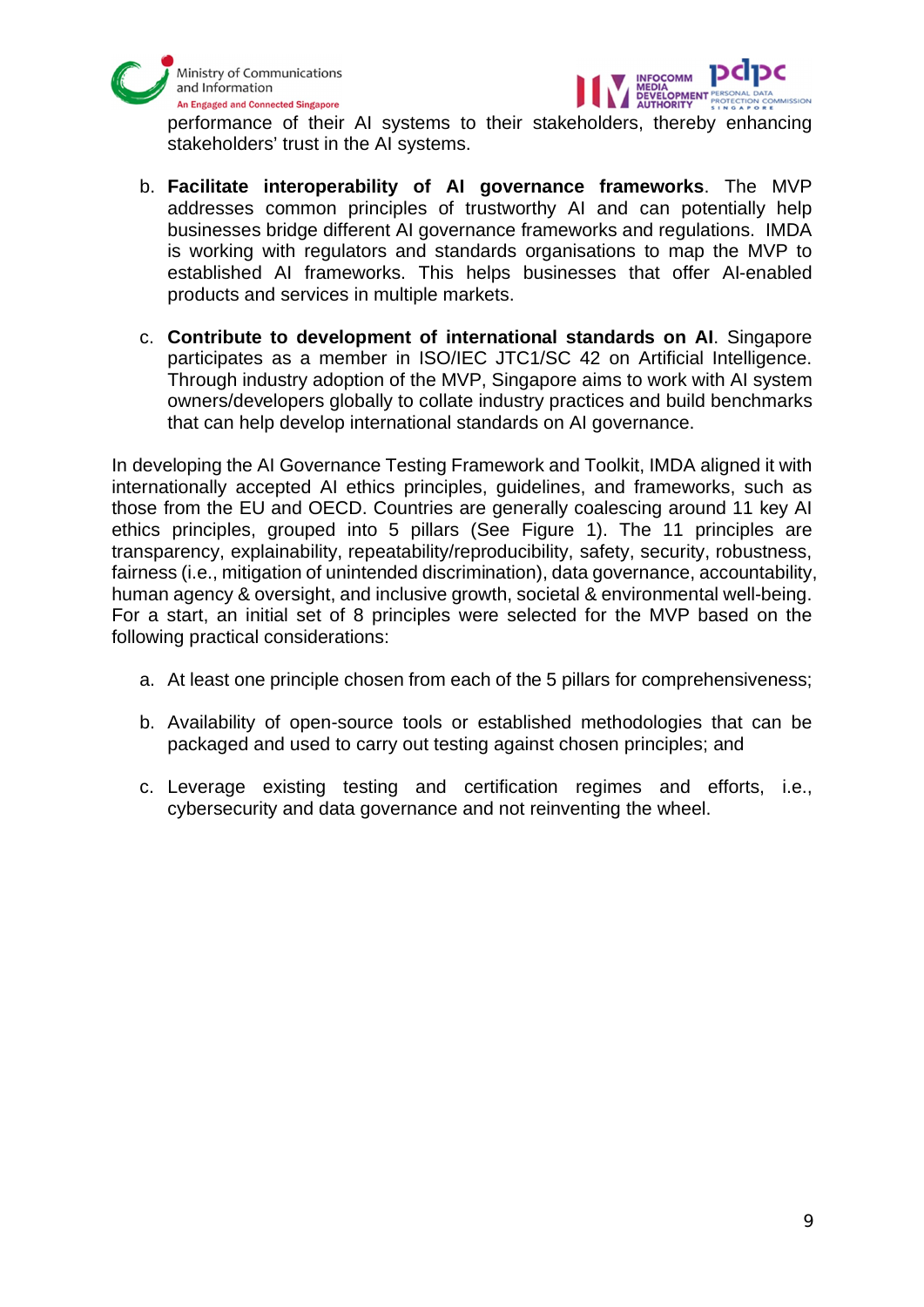| Ministry of Communications<br>and Information<br><b>An Engaged and Connected Singapore</b><br>Figure 1: Initial set of AI ethics principles for MVP for AI Governance Testing |  |                                                                                                                                     | <b>INFOCOMM</b>                                                                                                                                              |                                                                                                                                                                                                      |
|-------------------------------------------------------------------------------------------------------------------------------------------------------------------------------|--|-------------------------------------------------------------------------------------------------------------------------------------|--------------------------------------------------------------------------------------------------------------------------------------------------------------|------------------------------------------------------------------------------------------------------------------------------------------------------------------------------------------------------|
| <b>TRANSPARENCY ON USE OF AI AND AI SYSTEMS</b><br>So that individual are aware and make informed decisions                                                                   |  |                                                                                                                                     |                                                                                                                                                              |                                                                                                                                                                                                      |
| <b>1. TRANSPARENCY</b> Appropriate info is provided to individuals impacted by AI system                                                                                      |  |                                                                                                                                     |                                                                                                                                                              |                                                                                                                                                                                                      |
| <b>UNDERSTANDING HOW AI</b><br><b>MODEL REACHES DECISION</b><br>Ensuring AI operation/results are<br>explainable, accurate and consistent                                     |  | <b>SAFETY &amp; RESILIENCE OF AI</b><br><b>SYSTEMS</b><br>Ensuring AI system is reliable and<br>will not cause harm                 | <b>FAIRNESS / NO UNINTENDED</b><br><b>DISCRIMINATION</b><br>Ensuring that use of AI does not<br>unintentionally discriminate                                 | <b>MANAGEMENT AND</b><br><b>OVERSIGHT OF AI</b><br>Ensuring human accountability and<br>control                                                                                                      |
| 2. EXPLAINABILITY<br>Understand and interpret what the<br>Al system is doing                                                                                                  |  | <b>4. SAFETY</b><br>Al system safe: Conduct impact /<br>risk assessment;<br>Known risks have been<br>identified/mitigated           | <b>6. FAIRNESS</b><br>No unintended bias: AI system makes<br>same decision even if an attribute is<br>changed; Data used to train model is<br>representative | <b>7. ACCOUNTABILITY</b><br>Proper management oversight of AI<br>system development<br><b>8. HUMAN AGENCY AND</b><br><b>OVERSIGHT</b>                                                                |
| 3. REPEATABILITY /<br><b>REPRODUCIBILITY</b><br>Al results consistent: Be able to<br>replicate an AI system's results by<br>owner / 3 <sup>rd</sup> -party                    |  | <b>SECURITY</b><br>Cybersecurity of Al systems<br><b>5. ROBUSTNESS</b><br>Al system can still function despite<br>unexpected inputs | <b>DATA GOVERNANCE</b><br>Source and quality of data: Good data<br>governance practices when training Al<br>models                                           | Al system designed in a way that<br>will not decrease human ability to<br>make decisions<br>INCLUSIVE GROWTH, SOCIETAL<br>& ENVIRONMENTAL WELL-BEING<br>Beneficial outcomes for people and<br>planet |

11. The 5 pillars describe how system owners and developers can build trust with customers and consumers by demonstrating the following:

- a. **Transparency on** the **Use of AI & AI systems**. By disclosing to individuals that AI is used in the system, individuals will become aware and can make an informed choice of whether to use the AI-enabled system.
- b. **Understanding how an AI model reaches a decision**. This allows individuals to know the factors contributing to the AI model's output, which can be a decision or a recommendation. Individuals will also know that the AI model's output will be consistent and performs at the level of claimed accuracy given similar conditions.
- c. **Ensuring safety and resilience of AI system**. Individuals know that the AI system will not cause harm, is reliable and will perform according to intended purpose even when encountering unexpected inputs.
- d. **Ensuring fairness i.e., no unintended discrimination**. Individuals know that the data used to train the AI model is sufficiently representative, and that the AI system does not unintentionally discriminate.
- e. **Ensuring proper management and oversight of AI system**. Individuals know that there is human accountability and control in the development and/or deployment of AI systems and the AI system is for the good of humans and society.

The 8 AI ethics principles selected can be assessed by a combination of technical tests and/or process checks.

The MVP: